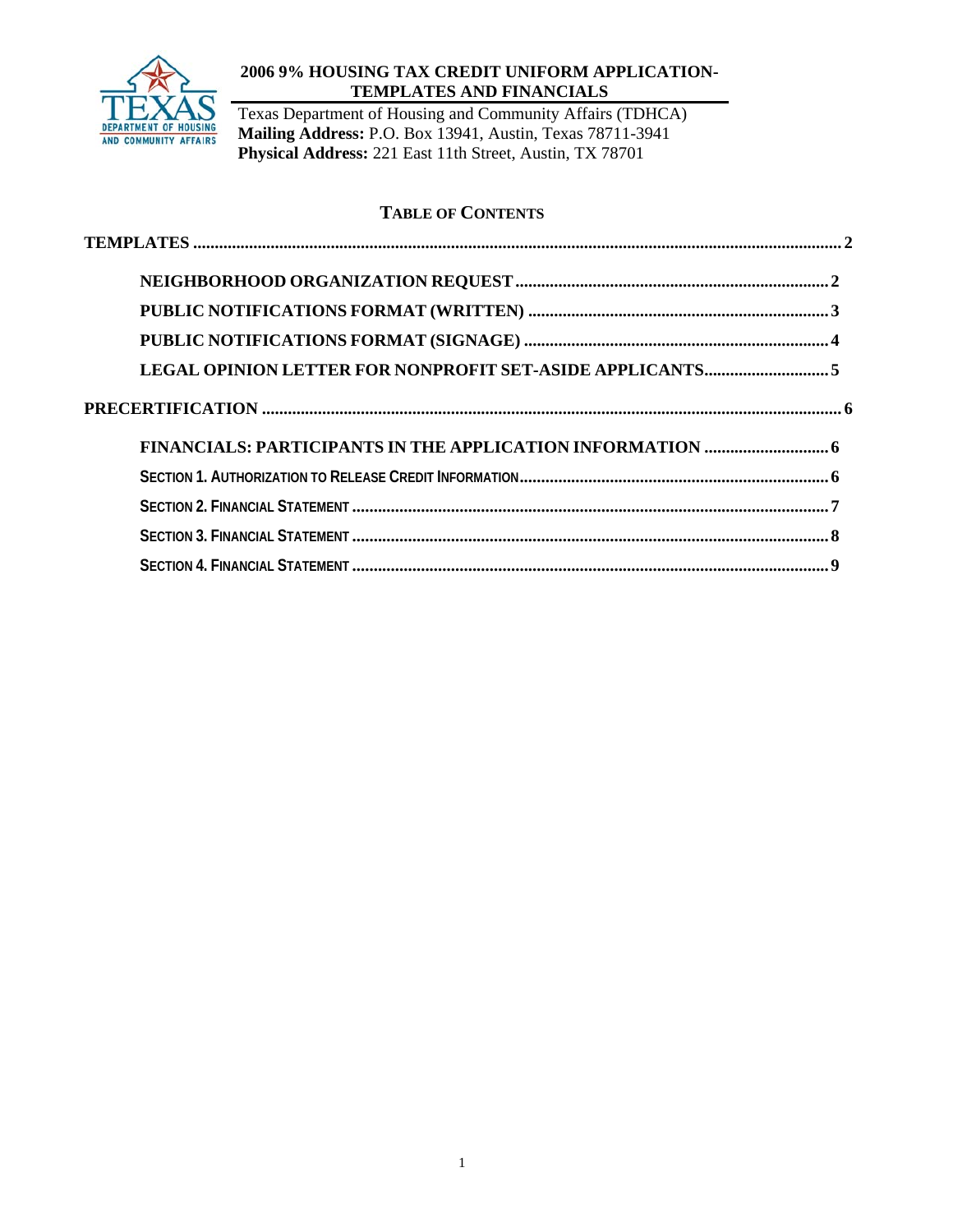#### **TEMPLATES**

### **NEIGHBORHOOD ORGANIZATION REQUEST FORMAT**

**[To be Used as Template for meeting the requirements of §50.8(d)(3)(B)(i), as certified in Tab 3 of the Pre-Application,** *Certification of Notifications at Pre-Application* **and/or §50.9(h)(8)(A)(ii)(I), as certified in Volume 3, Tab 3,** *Certification of Notifications***]** 

[Date]

[Local Elected Official] [Address] [City, State Zip]

Dear [Local Elected Official],

**[Applicant Name]** is making an application for **[Name all TDHCA Programs this application is for]**. Pursuant to the applicable program rules associated with these programs, this letter is requesting a list of neighborhood organizations on record with your municipality. If there are no Neighborhood Organizations on record with your municipality or county, or if your office does not keep these records and you know the appropriate entity to request this list from, please respond by letter stating such. Please respond by **(date).**

Sincerely,

[Representative of the Applicant Name] [Title] [Name, Address and telephone number if not on letterhead]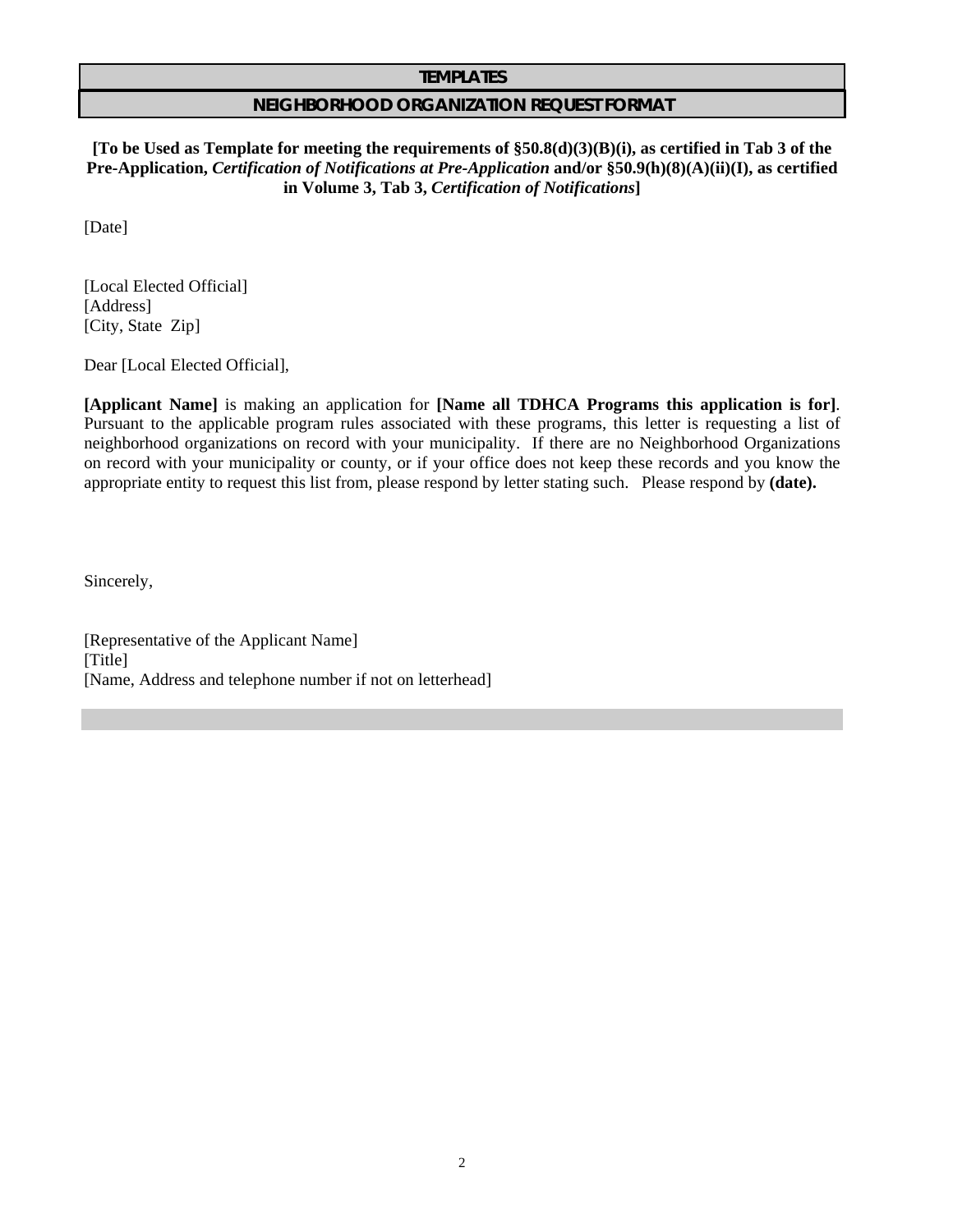# **PUBLIC NOTIFICATIONS FORMAT (WRITTEN)**

### **[To be Used as Template for meeting the requirements of §50.8(d)(3)(B), as certified in Tab 3 of the Pre-Application,** *Certification of Notifications at Pre-Application* **§50.9(h)(8)(A), as certified in Volume 3, Tab 3,** *Certification of Notifications***]**

An Applicant must notify the appropriate individuals and entities, pursuant to  $\S$ §50.8(d)(3)(B)(ii) through  $(ix)$  and  $50.9(h)(8)(A)(ii)(II-K)$  of the OAP. Provide the following information in the notification.

In accordance with §§50.8(d)(3)(B) and 50.9(h)(8)(A) and the written notification alternative of (B) of the QAP, this exhibit sets forth the language to be used the notifications to all individuals and entities listed below and identified in the QAP:

- 1. All neighborhood organizations identified in the requests for neighborhood organizations pursuant to  $\S$ §50.8(d)(3)(B) and 50.9(h)(8)(A)(ii)(I)
- 2. Superintendent of the school district containing the Development
- 3. Presiding officer of the board of trustees of the school district containing the Development
- 4. Mayor of the governing body of any municipality containing the Development
- 5. All elected members of the governing body of any municipality containing the Development
- 6. Presiding officer of the governing body of the county containing the Development
- 7. All elected members of the governing body of the county containing the Development
- 8. State senator of the district containing the Development
- 9. State representative of the district containing the Development
- 10. If no signage is installed, all addresses identified in §50.9(h)(8)(B) [does not apply at pre-application).

## **NOTICE TO PUBLIC**

**(Applicant Name)** is making an application for **[TDHCA Multifamily Rental Program]** with the Texas Department of Housing and Community Affairs for the **(development name, address, city, and county)**. This **(new development or rehabilitation of an existing development)** is an **(apartment, single family, townhome, highrise, duplexes, etc.)** community comprised of approximately **(#)** units of which (**% of total**) will be for tenants with approximate incomes less than **(80%, 60%, 50%, 40% or 30%, which ever is applicable, must each separately be listed)** of the area's median income. For a family of (**1, 2, 3, and 4**) those approximate income levels are…(**provide the income level for each AMGI range for each size of family**). The total restricted income percentage of the Development is (**% of total**). The Development will serve **(family, intergenerational, elderly)** households. The number of units and proposed rents (less utility allowances) for the subject property's tax credit units are:

 $(\# \text{ of}) - 1$  Bedroom Units for \$

- **(# of)** 2 Bedroom Units for  $\$
- **(# of)** 3 Bedroom Units for \$\_\_\_\_\_\_\_\_
- **(# of)** 4 Bedroom Units for \$\_\_\_\_\_\_\_\_

*(If the development contains market rate units, the following text should also be included.)* 

The development will also offer market rate units not restricted as to income. The number of units and proposed rents for the subject property's market rate (non-tax credit program) units are:

**(# of)** - 1 Bedroom Units for \$\_\_\_\_\_\_\_\_

**(# of)** - 2 Bedroom Units for \$\_\_\_\_\_\_\_\_

**(# of)** - 3 Bedroom Units for \$\_\_\_\_\_\_\_\_

**(# of)** - 4 Bedroom Units for  $\$$ 

If awarded, this development would be ready for occupancy by approximately **(expected completion date).**  For more information on this notice, please contact **(Applicant Name, individual contact name, address**  and phone number of Applicant contact). For information, see www.tdhca.state.tx.us.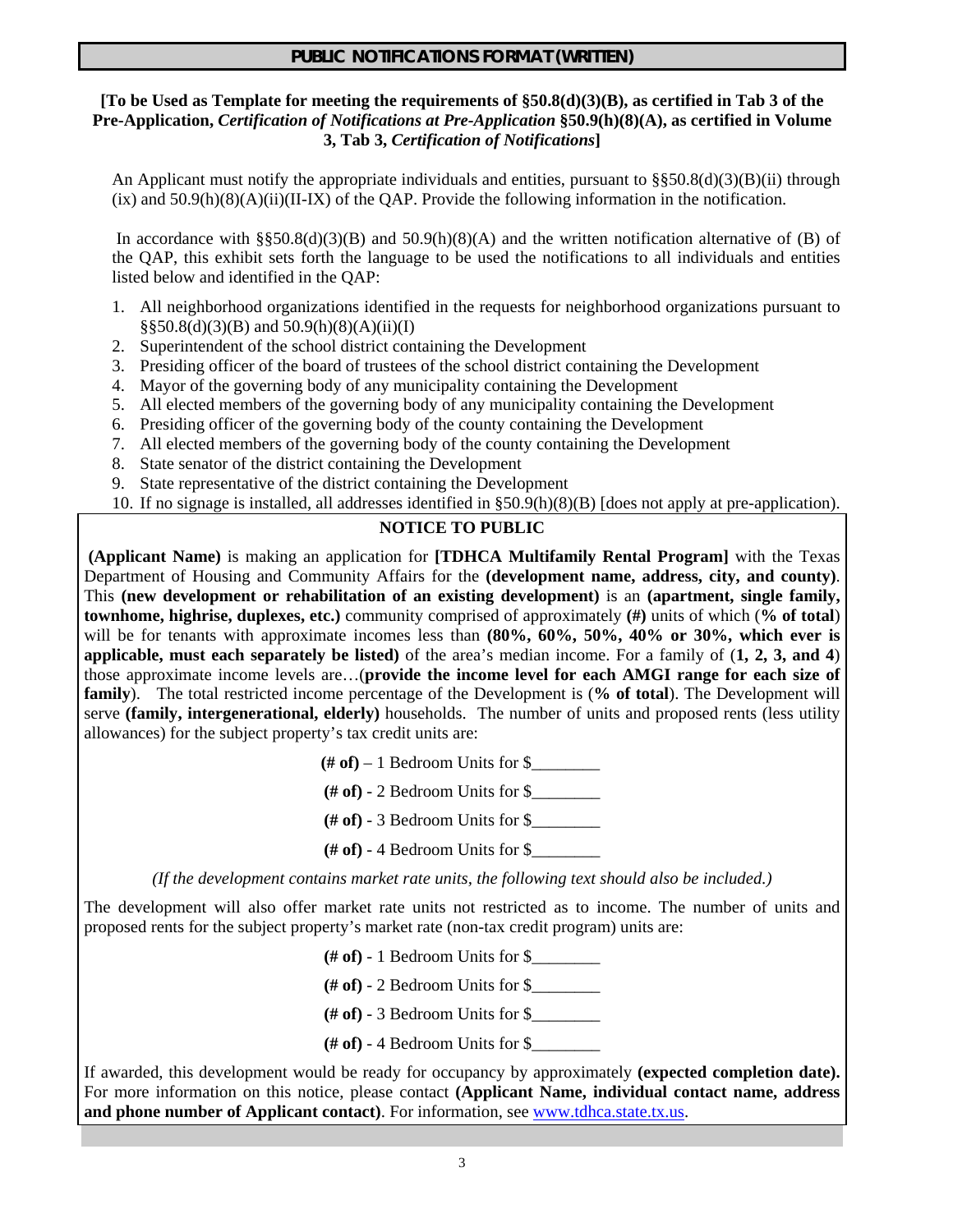## **PUBLIC NOTIFICATIONS FORMAT (SIGNAGE)**

#### **[To be Used as Template for Sign Posted on Site]**

In accordance with  $\S 50.9(h)(8)(B)$  of the QAP, this exhibit sets forth the size and content requirements for the sign posted on the development site satisfying this requirement. **The sign must be at least 4 feet by 8 feet in size and located within twenty feet of (or as close as the site boundaries permit), and facing, the main road adjacent to the site**. The sign shall be continuously maintained on the site until the day that the Board takes final action on the Application for the development. The information and lettering on the sign must meet the requirements below. The requirements below are MINIMUM requirements; The Applicant/Developer may choose to provide more information.

#### **NOTICE TO PUBLIC**

(5 inch lettering above)

#### **PROPOSED MULTIFAMILY RESIDENTIAL RENTAL COMMUNITY** (4 inch lettering above)

### (2 inch lettering below)

[Applicant Name] has made application to the Texas Department of Housing and Community Affairs for Housing Tax Credits for the development of a proposed multifamily residential rental community [Development Name] to be located at [Street Address], [City], [County], [State] [Zip]. This development community will be comprised of [Total # of] units on [# acres].

[Applicant Contact Name] with [Developer Name] located at [Address], [City], [State] [Zip] and telephone number is [Telephone Number].

For information on the program contact the Texas Department of Housing and Community Affairs, 221 East 11th Street, Austin, Texas 78701 or by telephone at (512) 475-3340 or view our website at www.tdhca.state.tx.us.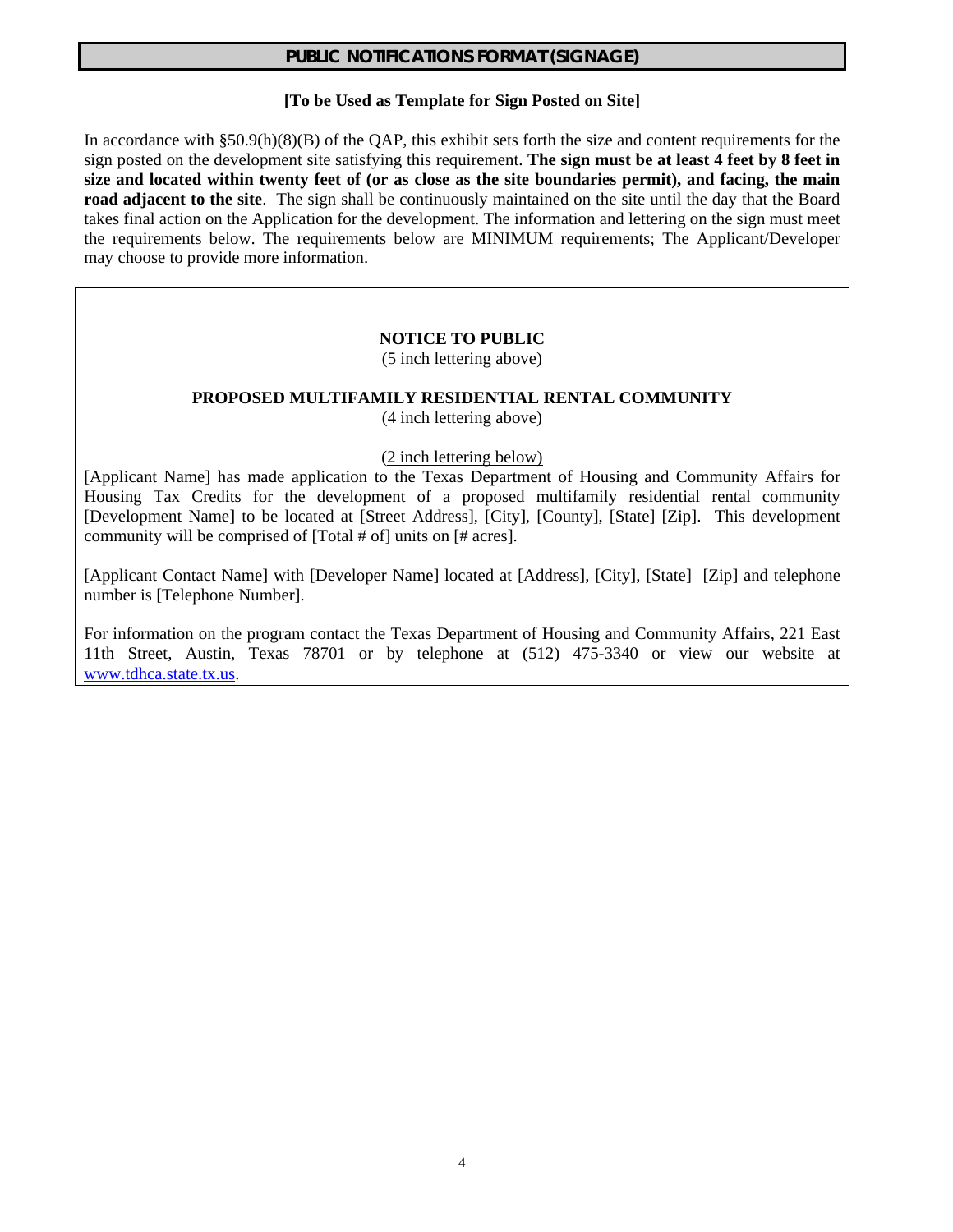## **LEGAL OPINION LETTER FOR NONPROFIT SET-ASIDE APPLICANTS**

## **To be Used as Template for Requirement under Tab 3H**

(Letter Must Be Typed On Attorney's Letterhead)

Date:

To: Texas Department of Housing and Community Affairs P.O. Box 13941 221 East 11th Street Austin, Texas 78711-3941

RE: Name of Development: Address of Development Development Owner:

Ladies and Gentlemen:

You have asked that we render our opinion to assist you in making a determination that the *(applicant)* is a Qualified Nonprofit Organization within the meaning of section 42(h)(5) of the Internal Revenue Code. We understand that you require this opinion as a prerequisite to your consideration of making an allocation of Housing Tax Credits to *(applicant)* from the set-aside reserved for the use of qualified nonprofit organizations.

In rendering our opinion, we have reviewed the Articles of Incorporation and Bylaws of *(applicant)* as well as the Letter of Determination dated *(date)* from the Internal Revenue Service. We have also examined the records of *(applicant)* to determine whether or not there exists an identity of interests between *(applicant)* and any for-profit sponsors of the above-referenced development, *(the "development")*.

Based upon our review of the foregoing, it is our opinion that:

- 1. the nonprofit organization is not affiliated with, or controlled by, a for-profit organization with respect to the development. *(Provide the basis for that opinion.)*
- 2. *(Applicant)* is a "Qualified Nonprofit Organization" within the meaning of section 42(h)(5) of the Internal Revenue Code.
- 3. *(Applicant)* is an organization described in paragraph (3) or (4) of section 501(c) and is exempt from tax under section 501(a) of the Internal Revenue Code.
- 4. *(Applicant)* is an organization which specifically has the fostering of low-income housing as one of its tax exempt purposes.
- 5. *(Applicant)* is eligible for a housing credit allocation from the set-aside reserved for the use of qualified nonprofit organizations. *(Provide the basis for that opinion. Eligibility is contingent upon the non-profit organization controlling the Development, or if the organization's Application is filed on behalf of a limited partnership, or limited liability company, being the sole General Partner (or Managing Member); and otherwise meeting the requirements of the Code, §42(h)(5)).*
- 6. *(Applicant)* will have the nonprofit entity or its nonprofit affiliate or subsidiary be the Developer or co-Developer as evidenced in the development agreement.

It is our intention that this opinion be relied upon by you in making your determination as to the eligibility of the development to receive Housing Tax Credits from the nonprofit set-aside pursuant to §42(h)5 of the code.

Sincerely,

*(Name of Attorney or Firm rendering opinion)*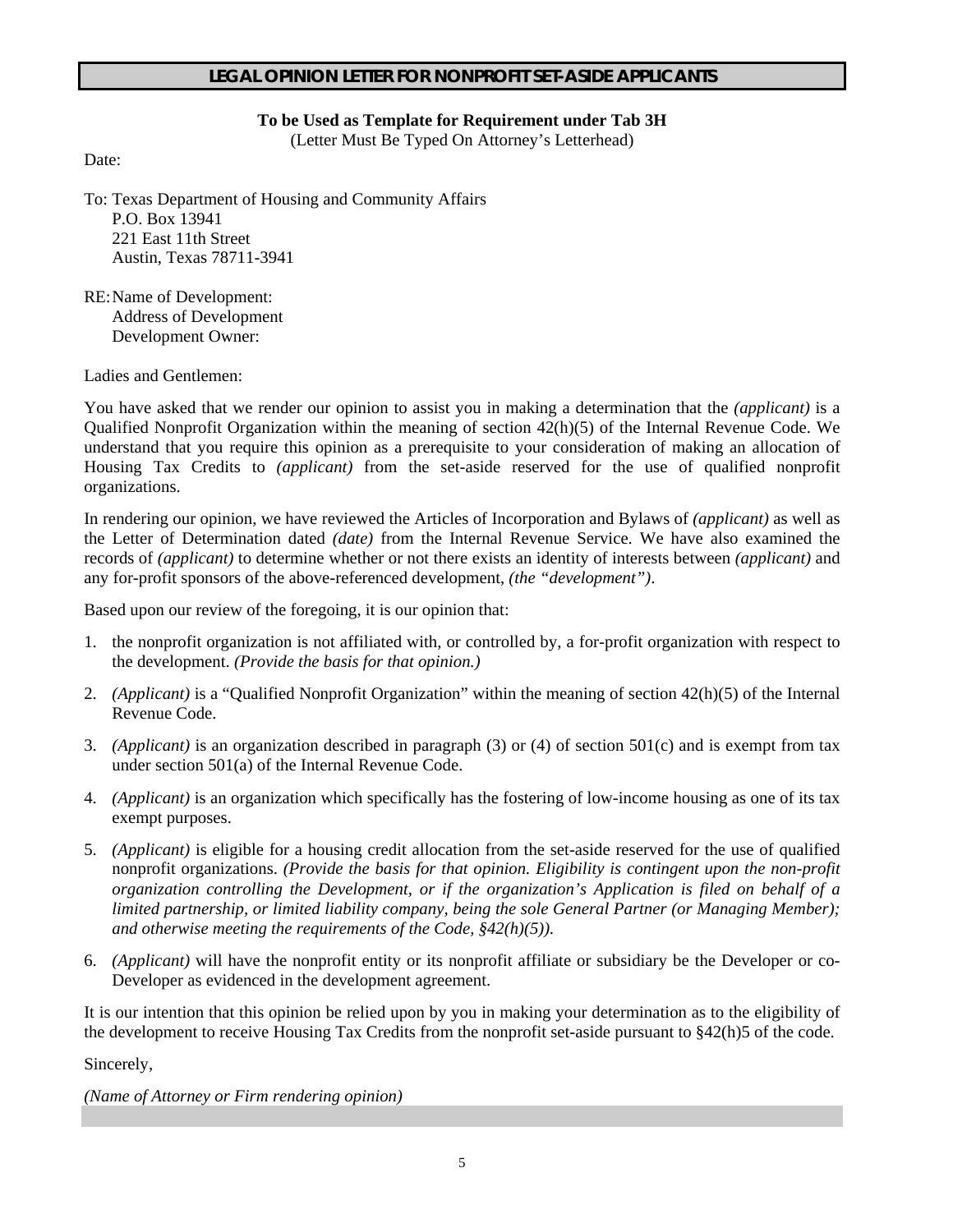## **PRECERTIFICATION**

# **FINANCIALS: PARTICIPANTS IN THE APPLICATION INFORMATION**

*Persons who meet any of the following criteria must complete Section 1 and 2 of Exhibit 1,Part H:*

- *1. each Person, other than a natural person, with an ownership interest in the Applicant or general partner or managing member of the Applicant;*
- *2. each subsidiary of a Person with an ownership interest in the Applicant or general partner or managing member of the Applicant;*
- *3. each natural person with 10% or more ownership of a Person with an ownership interest in the Applicant or general partner or managing member of the Applicant;*
- *4. each Person, other than a natural person, receiving a development fee in lieu of ownership;*
- *5. each natural person with 10% or more ownership of a Person receiving a development fee in lieu of ownership; and*
- *6. any Person who guarantees the financing of the transaction for a fee.*

*Public or private corporations or governmental entities are encouraged to provide audited financial statements and are not required to use the Department's financial statement form.* 

SECTION 1. AUTHORIZATION TO RELEASE CREDIT INFORMATION

# ! AS DESCRIBED IN THE APPLICATION SUBMISSION INSTRUCTIONS, DO NOT BIND PART *"AUTHORIZATION TO RELEASE CREDIT INFORMATION" WITH THE APPLICATION.*

I have applied for a loan, tax credits, bond issuance, and/or grant funds, either as Borrower or Principal of the Borrower, Developer or Principal of the Developer, through the Texas Department of Housing and Community Affairs (TDHCA), who will be investigating my financial position. As a result of credit inquiries, I am aware that it may become necessary to complete a criminal background check. I am further aware that this investigation may include my employment status, information regarding bank deposits, information from other credit institutions and law enforcement agencies, and verification of rental property income, as is necessary to determine my eligibility for this credit assistance.

I hereby authorize the release of any and all information requested by TDHCA, and specifically authorize TDHCA to obtain information on my credit history. Furthermore, I hereby authorize the use of a photocopy of this authorization to be used for all legal purposes for which the original may be used, and request that it be honored as if it were the original. I understand that further authorizations for release of specific information may be required. I authorize the State to verify any of the information contained in the application or this financial statement from any source named therein or any source that would have a reasonable expectation to be able to verify any of the information provided or my ability to fulfill potential obligations under a future agreement with the State. I also agree to provide the State audited financial statements if it is deemed necessary to reconcile the statements made herein as a part of its underwriting process.

I hereby certify that the figures and the statements contained herein, submitted by me for the purpose of obtaining financing through the Texas Department of Housing and Community Affairs, are true and give a correct showing of my financial condition as of this date.

I have listed below all Applications that have been submitted to TDHCA under this funding round and for which a financial statement is required. The original, signed version of this document is included in the first listed application.

| Legal Applicant Name | Program <sup>1</sup> | Development City |                     |
|----------------------|----------------------|------------------|---------------------|
|                      |                      |                  |                     |
|                      |                      |                  | Signature           |
|                      |                      |                  |                     |
|                      |                      |                  | <b>Printed Name</b> |
|                      |                      |                  | Date:               |
|                      |                      |                  | Address             |
|                      |                      |                  |                     |
|                      |                      |                  |                     |
|                      |                      |                  |                     |

 $\overline{a}$ *<sup>1</sup> Program Key: HOME Program = HM, Housing Trust Fund = HTF, Housing Tax Credit = TC, Office of Colonia Initiatives = OC, Taxexempt Private Activity Mortgage Revenue Bond = MRB, 501 (c)(3) Tax-exempt Mortgage Revenue Bond = 501(c)(3)*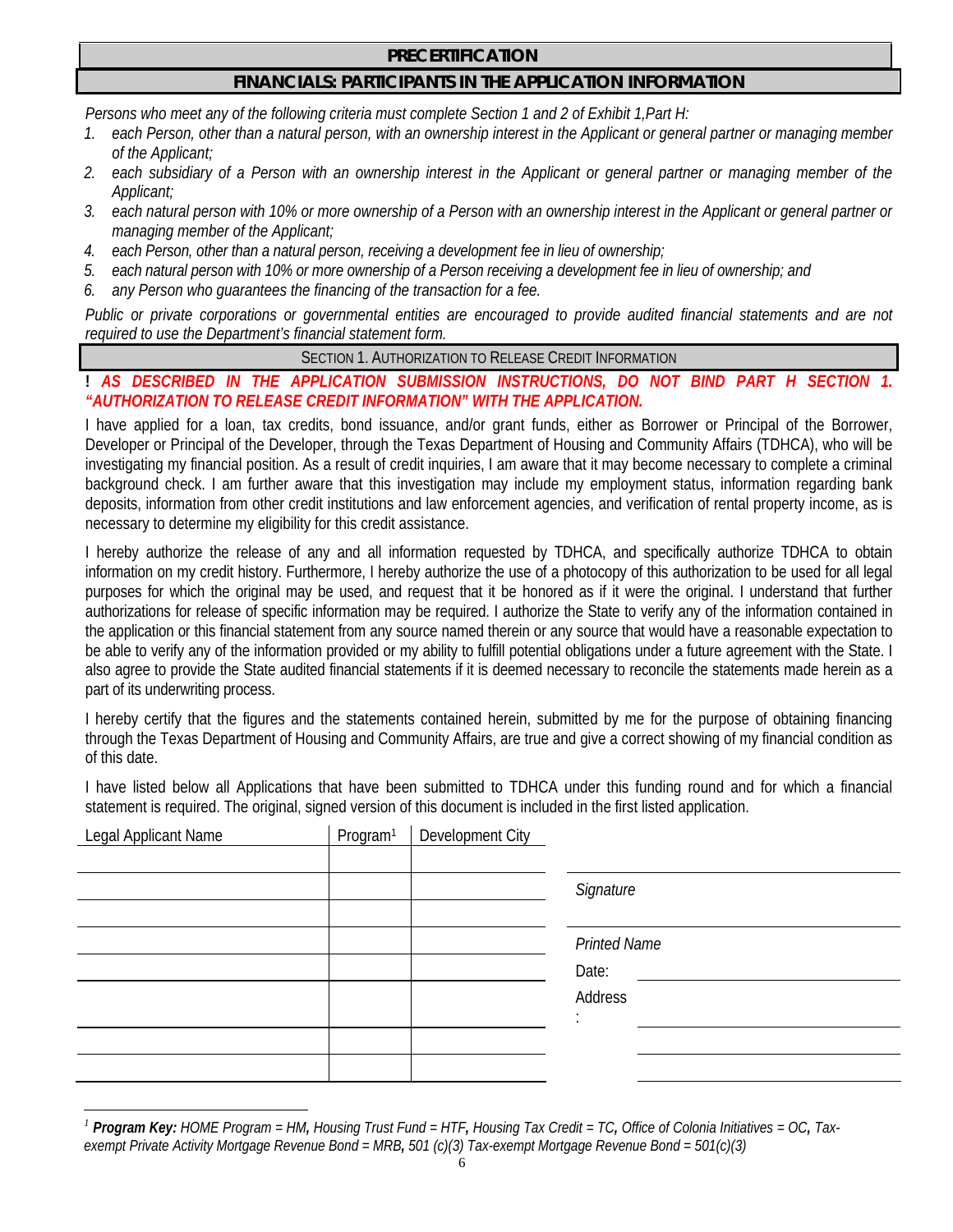**Name:** Person represented in Financial Statement

|        |                                    | Sianature ot Person or Authorized F              |
|--------|------------------------------------|--------------------------------------------------|
| As of: | As of date for Financial Statement | Type name of Person or authorized representative |

| <b>SECTION 2. FINANCIAL STATEMENT</b>            |                                |                                         |                                         |                                        |                     |  |  |  |  |
|--------------------------------------------------|--------------------------------|-----------------------------------------|-----------------------------------------|----------------------------------------|---------------------|--|--|--|--|
|                                                  | <b>ASSETS</b>                  |                                         | <b>LIABILITIES AND NET WORTH</b>        |                                        |                     |  |  |  |  |
| <b>Cash on Hand in Banks</b>                     |                                | <b></b> ⊿(Indicate Name of Institution) | <b>Unsecured Accounts</b><br>Payable    | <b></b> (Indicate Name of Institution) |                     |  |  |  |  |
|                                                  | \$                             |                                         |                                         | \$                                     |                     |  |  |  |  |
|                                                  | \$                             |                                         |                                         |                                        |                     |  |  |  |  |
|                                                  | \$                             |                                         |                                         | \$                                     |                     |  |  |  |  |
|                                                  | \$                             |                                         |                                         |                                        |                     |  |  |  |  |
|                                                  | \$                             |                                         |                                         | \$                                     |                     |  |  |  |  |
|                                                  | \$                             |                                         |                                         |                                        |                     |  |  |  |  |
| Total Cash on Hand                               |                                | \$                                      |                                         | \$                                     |                     |  |  |  |  |
| <b>Accounts Receivable</b>                       | \$                             | <b>SCHEDULE A</b>                       |                                         | \$                                     |                     |  |  |  |  |
| <b>Less Doubtful Accounts</b>                    | $<$ \$                         | > \$                                    | <b>Total Accounts Payable</b>           |                                        | \$                  |  |  |  |  |
| <b>Current Portion Notes Rec.</b>                | \$                             | <b>SCHEDULE A</b>                       | Cur. Stock Notes Payable                | <b>SCHEDULE B</b>                      | \$                  |  |  |  |  |
| <b>Less Doubtful Notes</b>                       | $<$ \$<br>>                    | \$                                      | Cur. Real Estate Notes Pay.             | <b>SCHEDULE C</b>                      | \$                  |  |  |  |  |
| Stock, Bonds (Market Value)                      | <b>SCHEDULE B</b>              | \$                                      | Other Cur. Sec. Notes<br>Payable        | <b>SCHEDULE E</b>                      | $\mathcal{L}$       |  |  |  |  |
| <b>Other Current Assets</b>                      | $\mathcal{L}$ (Describe)<br>\$ |                                         | <b>Other Current Liabilities</b>        | $\mathcal{L}$ (Describe)               |                     |  |  |  |  |
|                                                  | \$                             |                                         |                                         |                                        |                     |  |  |  |  |
|                                                  | \$                             |                                         |                                         | \$                                     |                     |  |  |  |  |
| <b>Total Other Current Assets</b>                |                                | \$                                      | <b>Total Other Cur. Liabilities</b>     |                                        | \$                  |  |  |  |  |
| <b>Total Current Assets</b>                      |                                | \$                                      | <b>Total Current Liabilities</b>        |                                        | \$                  |  |  |  |  |
| <b>Long Term Notes</b>                           | \$                             | <b>SCHEDULE A</b>                       | L/T Stock Notes Payable                 | <b>SCHEDULE B</b>                      | \$                  |  |  |  |  |
| Receivable                                       |                                |                                         |                                         |                                        |                     |  |  |  |  |
| <b>Less Doubtful Notes</b>                       | $<$ \$                         | > \$                                    | <b>L/T Real Estate Notes</b><br>Payable | <b>SCHEDULE C</b>                      | $\mathsf{s}$        |  |  |  |  |
| Real Property - At Net*                          | <b>SCHEDULE C</b>              | \$                                      | Other L/T Sec. Notes<br>Payable         | SCHEDULE E \$                          |                     |  |  |  |  |
| Machinery Equipment - Net*                       |                                | \$                                      | <b>Other Long Term Liabilities</b>      | $\mathcal{L}$ (Describe)               |                     |  |  |  |  |
| Fixtures - At Net*                               |                                | \$                                      |                                         |                                        |                     |  |  |  |  |
| Life Insurance (Cash                             | \$                             | <b>SCHEDULE D</b>                       |                                         |                                        |                     |  |  |  |  |
| Value)                                           |                                |                                         |                                         |                                        |                     |  |  |  |  |
| Less Loans                                       | $<$ \$<br>$\,>$                | \$                                      |                                         |                                        |                     |  |  |  |  |
| <b>Other Long Term Assets</b>                    | $\mathcal{L}$ (Describe)       |                                         |                                         | \$                                     |                     |  |  |  |  |
|                                                  | \$                             |                                         |                                         | \$                                     |                     |  |  |  |  |
|                                                  | \$                             |                                         | <b>Total Other L/T Liabilities</b>      |                                        | \$                  |  |  |  |  |
|                                                  | \$                             |                                         | <b>Total Long Term Liabilities</b>      |                                        | \$                  |  |  |  |  |
|                                                  | \$                             |                                         | <b>TOTAL LIABILITIES</b>                |                                        | \$                  |  |  |  |  |
| <b>Total Other Assets</b>                        |                                | \$                                      | <b>CONT. LIABILITIES</b>                | \$                                     | <b>SCHEDULE F</b>   |  |  |  |  |
| <b>Total Long Term Assets</b>                    |                                | \$                                      | <b>TOTAL NET WORTH</b>                  |                                        | \$                  |  |  |  |  |
| <b>TOTAL ASSETS</b>                              |                                | \$                                      | TOTAL LIABILITIES AND NET WORTH         |                                        | \$                  |  |  |  |  |
| *Cost, including improvements, less depreciation |                                |                                         |                                         |                                        |                     |  |  |  |  |
| <b>Bank References</b>                           |                                |                                         |                                         |                                        |                     |  |  |  |  |
| <b>Institution Name</b>                          |                                |                                         | <b>Contact Person</b>                   |                                        | <b>Phone Number</b> |  |  |  |  |
|                                                  |                                |                                         |                                         |                                        |                     |  |  |  |  |
|                                                  |                                |                                         |                                         |                                        |                     |  |  |  |  |
|                                                  |                                |                                         |                                         |                                        |                     |  |  |  |  |
|                                                  |                                |                                         |                                         |                                        |                     |  |  |  |  |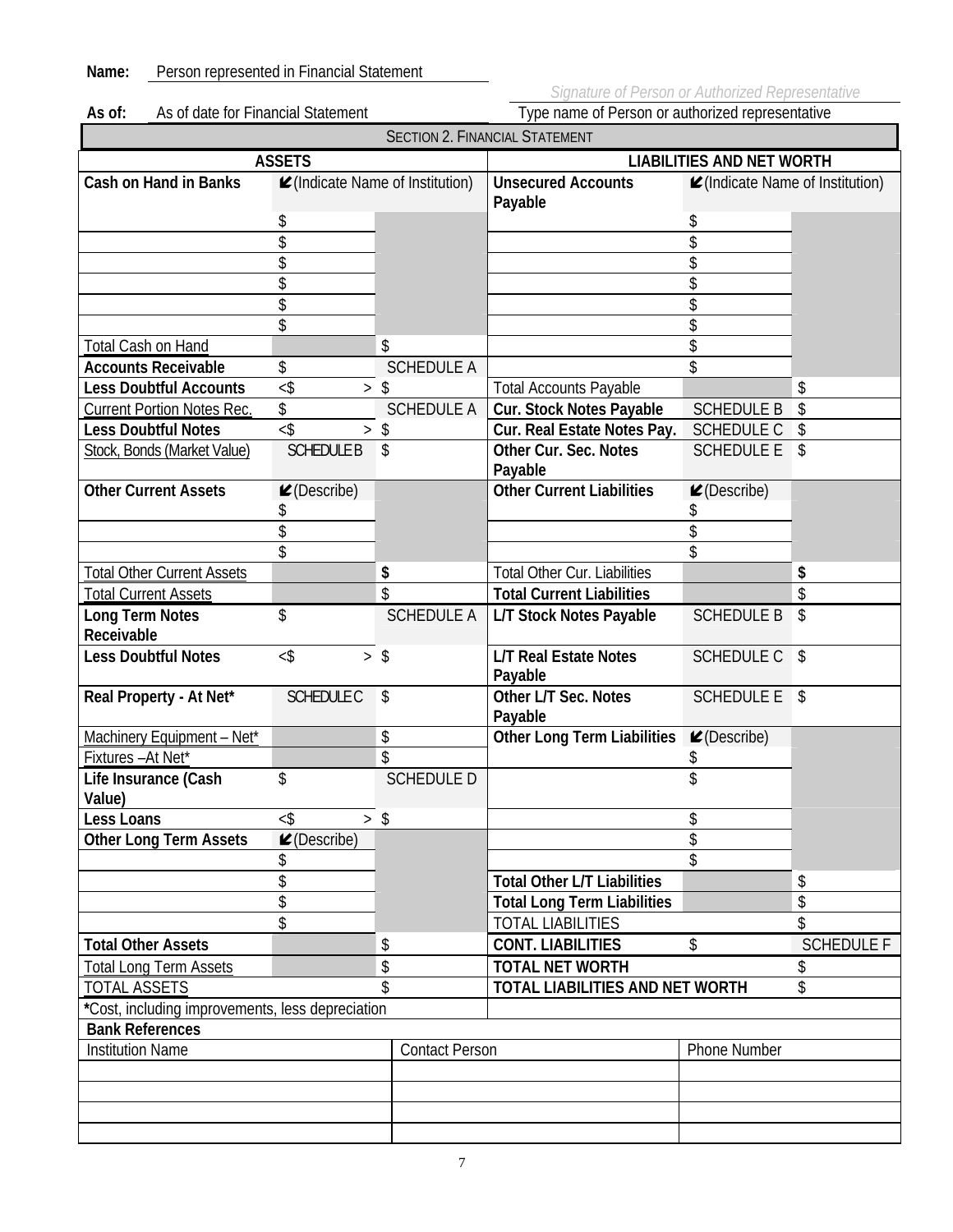| As of:                                                                                               | Type name of Person or authorized representative<br>As of date for Financial Statement                                          |         |              |                       |                       |                               |                               |                             |  |
|------------------------------------------------------------------------------------------------------|---------------------------------------------------------------------------------------------------------------------------------|---------|--------------|-----------------------|-----------------------|-------------------------------|-------------------------------|-----------------------------|--|
| <b>SECTION 3. FINANCIAL STATEMENT</b>                                                                |                                                                                                                                 |         |              |                       |                       |                               |                               |                             |  |
| SCHEDULE A - ACCOUNTS AND NOTES RECEIVABLE- (MAKE ADDITIONAL COPIES OF THIS PAGE AS NEEDED.)         |                                                                                                                                 |         |              |                       |                       |                               |                               |                             |  |
| Type <sup>1</sup>                                                                                    | Name                                                                                                                            | Address |              |                       |                       | Due in Less<br>Than 1<br>Year | Due in More<br>Than 1<br>Year | Doubtful<br><b>Accounts</b> |  |
|                                                                                                      |                                                                                                                                 |         |              |                       |                       | \$                            | \$                            | \$                          |  |
|                                                                                                      |                                                                                                                                 |         |              |                       |                       | \$                            | \$                            | \$                          |  |
|                                                                                                      |                                                                                                                                 |         |              |                       |                       | \$                            | \$                            | \$                          |  |
|                                                                                                      |                                                                                                                                 |         |              |                       |                       | \$                            | \$                            | \$                          |  |
|                                                                                                      |                                                                                                                                 |         |              |                       |                       | \$                            | \$                            | \$                          |  |
|                                                                                                      |                                                                                                                                 |         |              |                       |                       | \$                            | \$                            | \$                          |  |
|                                                                                                      |                                                                                                                                 |         |              |                       |                       |                               | \$                            | \$                          |  |
|                                                                                                      |                                                                                                                                 |         |              |                       | <b>TOTAL</b>          | \$                            | \$                            | \$                          |  |
|                                                                                                      | <b>SCHEDULE B - STOCKS AND BONDS</b>                                                                                            |         |              |                       |                       |                               |                               |                             |  |
| Description                                                                                          |                                                                                                                                 |         |              | Exchange <sup>2</sup> | Original<br>Cost      | Market<br>Value               | Margined<br>Pledged           | S/T. or L/T                 |  |
|                                                                                                      |                                                                                                                                 |         |              |                       | \$                    | \$                            | \$                            |                             |  |
|                                                                                                      |                                                                                                                                 |         |              |                       | \$                    | \$                            |                               |                             |  |
|                                                                                                      |                                                                                                                                 |         |              |                       | \$                    | \$                            | \$                            |                             |  |
|                                                                                                      |                                                                                                                                 |         |              |                       | \$                    | \$                            | \$                            |                             |  |
|                                                                                                      |                                                                                                                                 |         |              |                       | \$                    | \$                            | \$                            |                             |  |
|                                                                                                      |                                                                                                                                 |         |              | <b>TOTAL</b>          | \$                    | \$                            | \$                            |                             |  |
|                                                                                                      | SCHEDULE C - REAL PROPERTY (LIST ALL PROPERTY INTERESTS                                                                         |         |              |                       |                       |                               |                               |                             |  |
| Location & Description of Land and Building Owned<br>Ag<br>(Indicate Private Residence, If Any)<br>e |                                                                                                                                 |         |              | Net Cost <sup>3</sup> | Market<br>Value       | Assessed<br>Value             | Debt Due<br>$in < 1$ year     | DebtDue in ><br>1 year      |  |
|                                                                                                      |                                                                                                                                 |         |              | \$                    | \$                    | \$                            | \$                            | \$                          |  |
|                                                                                                      |                                                                                                                                 |         |              | \$                    | \$                    | \$                            | \$                            | \$                          |  |
|                                                                                                      |                                                                                                                                 |         |              | \$                    | \$                    | \$                            | \$                            | \$                          |  |
|                                                                                                      |                                                                                                                                 |         |              | \$                    | \$                    | \$                            | \$                            | \$                          |  |
|                                                                                                      |                                                                                                                                 |         |              | \$                    | \$                    | \$                            | \$                            | \$                          |  |
|                                                                                                      |                                                                                                                                 |         |              | \$                    | \$                    | \$                            | \$                            | \$                          |  |
|                                                                                                      |                                                                                                                                 |         |              | \$                    | \$                    | \$                            | \$                            | \$                          |  |
|                                                                                                      |                                                                                                                                 |         | <b>TOTAL</b> | \$                    | $\mathcal{L}$         | \$                            | \$                            | \$                          |  |
|                                                                                                      | .Title: The legal and equitable title to all places of the above-described real estate is solely in my name, except as follows: |         |              |                       |                       |                               |                               |                             |  |
| <b>Location of Real Property</b>                                                                     |                                                                                                                                 |         |              |                       | Name of Title Holders |                               |                               |                             |  |
|                                                                                                      |                                                                                                                                 |         |              |                       |                       |                               |                               |                             |  |
|                                                                                                      |                                                                                                                                 |         |              |                       |                       |                               |                               |                             |  |
|                                                                                                      |                                                                                                                                 |         |              |                       |                       |                               |                               |                             |  |
|                                                                                                      |                                                                                                                                 |         |              |                       |                       |                               |                               |                             |  |
|                                                                                                      |                                                                                                                                 |         |              |                       |                       |                               |                               |                             |  |

<sup>1</sup> Specify if amount is due from partners (P), employees (E) or relatives (R)

2 Specify exchange that stock is traded; **widely held** if not publicly traded, more than 10 unrelated shareholders, and amount listed is less than 50% of outstanding shares; or **closely held** if fewer than 10 unrelated shareholders 3 Cost, including improvements, less depreciation